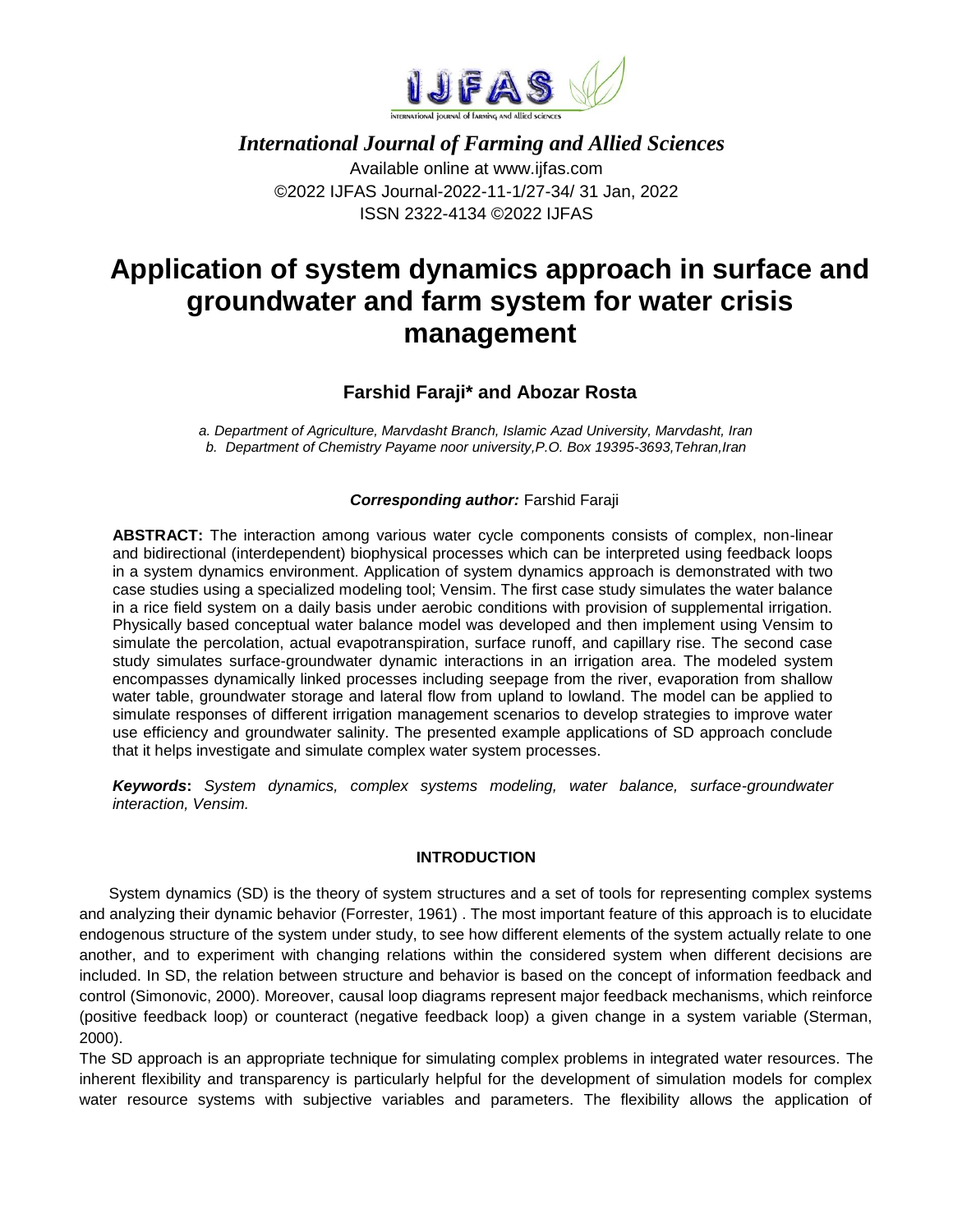hierarchical decomposition in the model development and the transparency raises the possibility of practitioners' involvement in the model development, increasing their confidence on model operation and its outputs (Simonovic, 2000). Compared with the conventional simulation or optimization models, the system dynamics approach is more beneficial for indicating how different changes of basic elements affect dynamics of the system. It is therefore particularly useful for representing complex systems with strong influences from social or economic elements (Xu *et al.,* 2002). Recent applications of SD approach in the field of water resources include long-term water resource planning and policy analysis (Simonovic and Fahmy, 1999), reservoir operation (Ahmad and Simonovic, 2000), salinization of irrigated lands (Saysel and Barlas, 2001), and simulation of the hydraulic dynamics in a hydropower plants system (Caballero *et al.,* 2004).

The SD tool, Vensim (Ventana Systems, 2004) provides a fully integrated simulation system to conceptualize, document, simulate, analyze, and optimize models of dynamic systems. Vensim provides a simple and flexible way of building simulation models from causal loop or stock and flow diagrams. Khan *et al.* (2005) provided an overview of system approaches in water management and developed a SD version of the BHIWA (Basin Wide Holistic Integrated Water Assessment) model using the Vensim environment.

Two case studies on application of SD approach in water resources management are presented briefly using the Vensim environment to illustrate this exciting way of developing policy and management models.

## **Case Study of Rice Bay Water Balance Simulation**

In irrigated aerobic rice systems, rice is grows in non-flooded and non-saturated soil using supplemental irrigation. Aerobic rice is suitable for water-scarce environments, and can stand being periodically flooded (Yang *et al.* 2005). Accurate estimation of different water balance components in a cropped field is essential to achieve effective use of limited irrigation water (Agrawal *et al.,* 2004).

In this case study a field soil water balance model was developed for non-ponded "aerobic rice" in North China Plain where aerobic rice has been grown since late 1990's as a supplementary-irrigated upland crop to cope with water scarcity. An attempt was made to develop a dynamic model for addressing soil water balance associated with hydrological processes.

The conceptual model is presented first, and then, based on the hydraulic processes occurring in an aerobic rice field, the general components of the water balance are outlined. The hydrodynamics are analyzed from the feedback relations among the components. The dynamic model formulated based on mathematical equations and implemented using Vensim simulated interactions among various water balance components including actual evapotranspiration, percolation, surface runoff, and capillary rise in the field on a daily basis. Finally, the model parameters were validated with the experimental field data from Huibei Irrigation Experiment Station, Kaifeng, China.

### **Conceptual Model**

Schematically, the root zone can be conceptualized as a box (Figure 1) in which the water content (expressed as the crop root zone fraction) fluctuates over time. Rainfall, irrigation and capillary rise of groundwater towards the root zone add water to the root zone and decrease the root zone depletion. Soil evaporation, crop transpiration, surface runoff and percolation losses remove water from the root zone and increase the depletion (Allen *et al.,* 1998).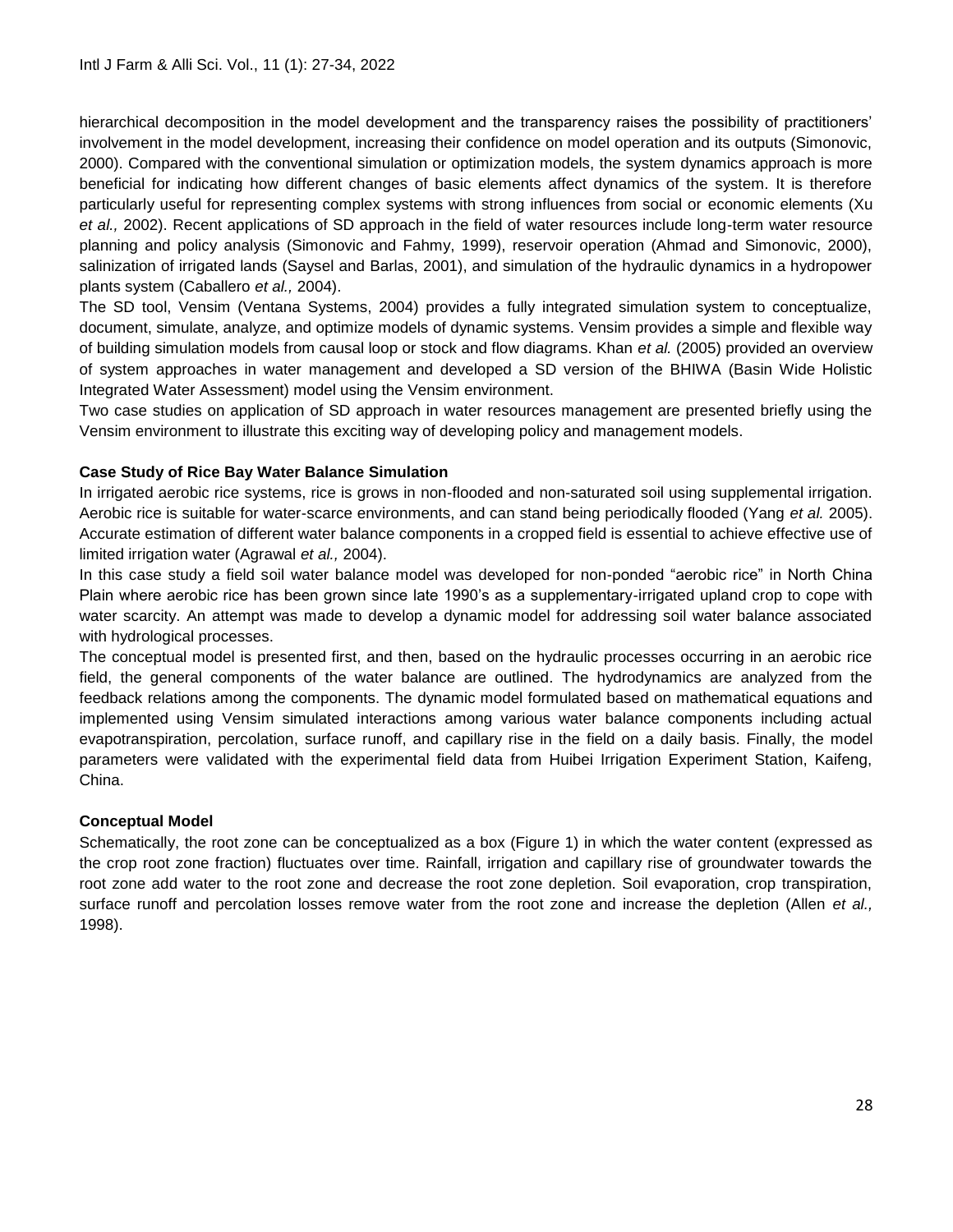

**Fig. 1. Conceptual model of soil water balance (Allen** *et al.,* **1998)**

### **The System Dynamics Model**

The first negative feedback loop in Figure 2 (causal loop diagrams are called that because each link has a causal interpretation) represents the interaction between actual evapotranspiration "ETa" and soil water storage: the larger the ETa, the less the water storage, then the less the soil water content and soil moisture coefficient "ks", which in turn decreases ETa, completing the negative loop.



**Fig. 2. Causal loop diagram for the dynamic soil water system**

The second feedback loop represents the interaction between ETa and capillary rise: the larger the ETa, the larger the capillary rise, then the larger the soil water content and ks, which in turn increases ETa, completing the positive loop. The third feedback loop represents the interaction between soil water storage and percolation: the larger the storage, the larger the water content, then the larger the negative pressure head and percolation, which in turn decreases soil water storage, completing the negative loop. From this analysis it can be postulated that system dynamics is a suitable approach for modeling hydrological processes that are non-linear and occur in feedback form. The structure of dynamic soil water balance model as implemented using Vensim is shown in Figure 3.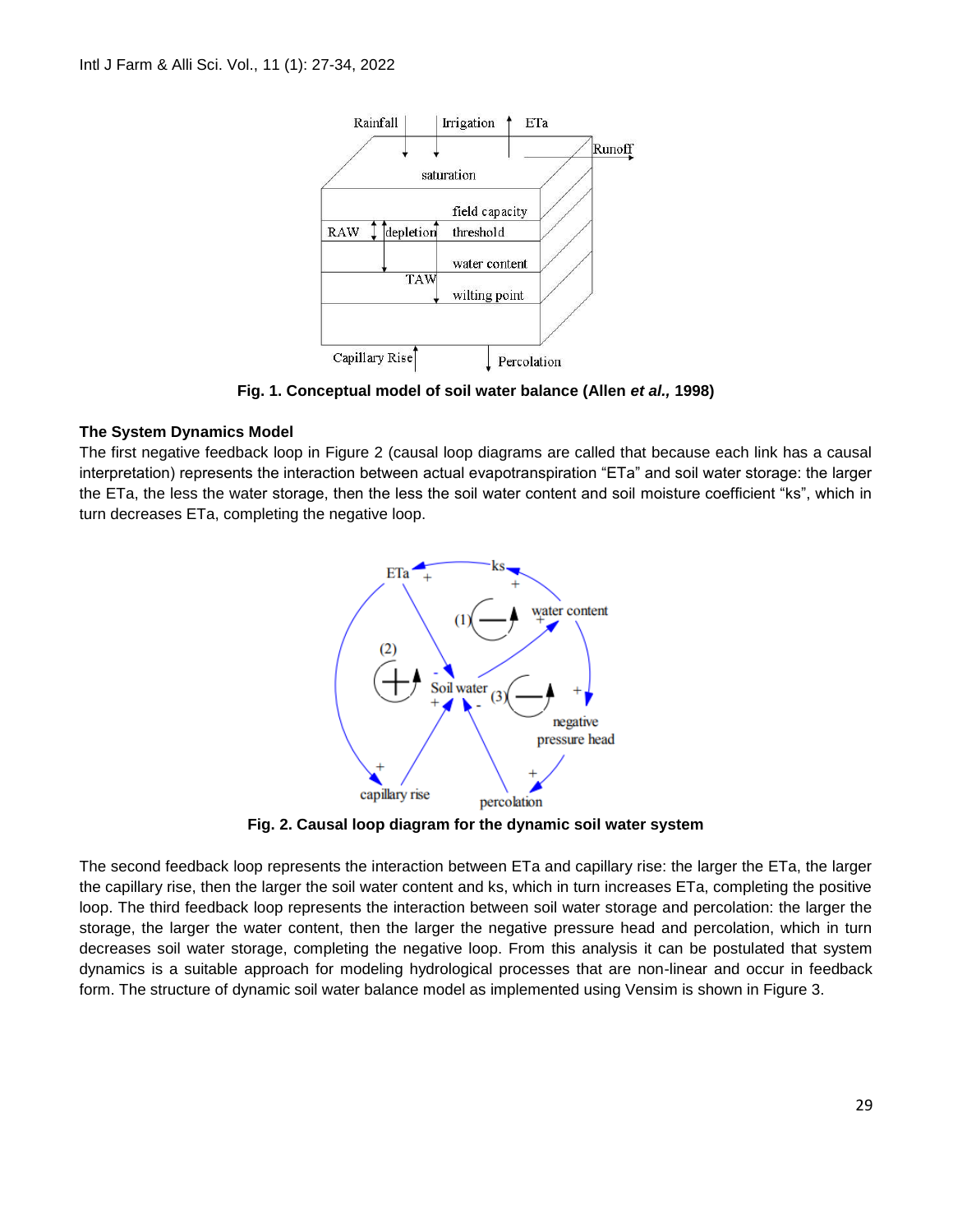

**Fig. 3. The stock-flow structure of the dynamic soil water balance model**

### **Validation of Dynamic Model**

In the field experiment conducted in 2003, the supplemental irrigation was applied when soil water tension reached at -30 Kpa (Treatment 1) and -70 Kpa (Treatment 2). The results collected from the field experiments were used to validate the model. Figure 4 shows the daily variation of the observed values of variables for the experimental field, along with the simulated values. The Figures show that in most of the cases, observed and simulated values followed the same trend.



**Fig. 4. Simulated and observed soil water potential for Treatment 1**

### **Case Study of Surface-Groundwater Interaction Near a Canal**

Groundwater table control is an important issue of water resources use and sustainable management of irrigation systems. During the 1950's several irrigation systems were developed in the lower Yellow River Basin, China. However, water diversion from the river was stopped from 1962 due to severe secondary salinization caused by shallow groundwater tables. In 1970's, conjunctive use of surface and ground water was adopted in these irrigation systems to manage recharge and soil salinity. In this case study, a dynamic model of surface-groundwater interactions was developed and validated with indirect structure test for Liuyuankou Irrigation System (LIS). The dynamic complexity of the system arises because: 1) components of the system interact with one another, 2) it is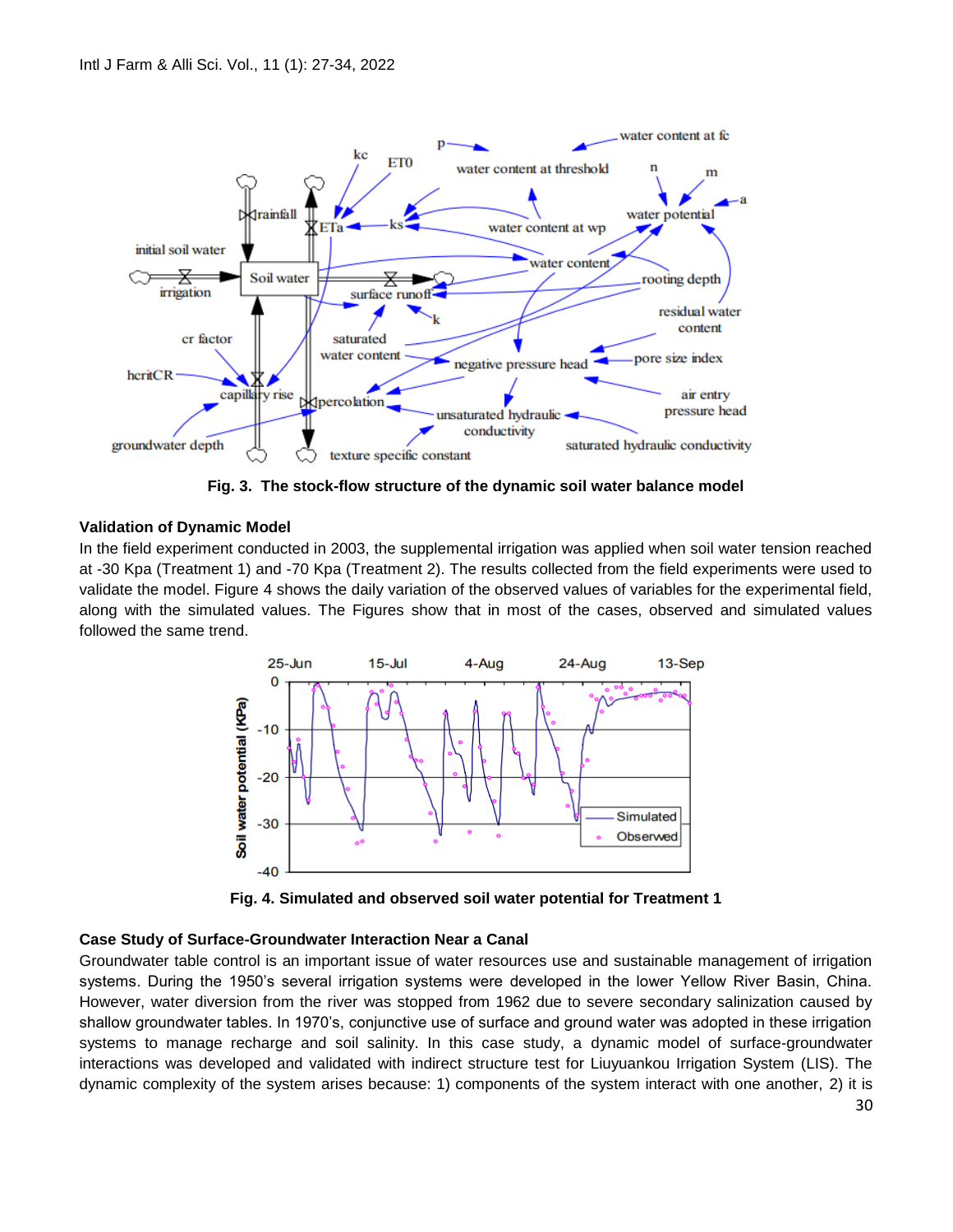governed by feedback; 3) it is non-linear and counterintuitive (cause and effect are distant in time and space). Therefore, analytical solution of the model is complicated; therefore the conceptual model is implemented using the system dynamic tool, Vensim.

The LIS is located in south of the Yellow River in Kaifeng county and encompasses an area of about 40,724ha. Principal sources of recharge to groundwater are rainfall, irrigation (including seepage from canals) and seepage from the Yellow River. The Longhai Railway Line divides LIS into two parts. There is more recharge (seepage from the river and canals and more rice irrigation) and less groundwater abstraction above the railway line (ARL). As well as topography of the area gently sloping from northwest down to southeast, groundwater table in ARL is higher than that below railway line (BRL), which results in a lateral groundwater flow from ARL to BRL. Land use in the study area is mostly irrigated agriculture (rice in ARL in wet season and dry crops within whole LIS in dry season), and rural residential or urban development.

When groundwater depth is larger than 2m, evapotranspiration is not significant and salinization rarely occurs (Zhu *et al.,* 2002). The lifting capacity of most commonly used pumps in the LIS is around 10m. If groundwater depth is kept less than 10m, cost of groundwater abstraction is reduced and groundwater is available for sustainable use. Therefore, the key to sustainable irrigation water management in LIS is to maintain the groundwater depth between 2~10m.

## **Conceptual Model**

The LIS is conceptualized into a two-box model to estimate the overall behavior of the system in time and space. The first box covers the ARL of the LIS, and the second the BRL (Figure 5).



**Fig. 5. The conceptual model of surface-groundwater interaction in LIS**

### **The System Dynamics Model**

The groundwater storage in upper part aquifer is controlled by three negative feedback loops that involve seepage from the Yellow River, evapotranspiration and lateral flow from upper part to the lower part. The first negative feedback loop in Figure 6 represents seepage from the river: the larger the seepage, the larger the groundwater storage in the upper aquifer, and then the higher the groundwater level, which in turn decreases the seepage from the river, completing the negative or balancing loop. The second negative feedback loop represents evapotranspiration: the larger evapotranspiration, the lesser the groundwater storage in the upper aquifer, and then the lower the groundwater level, which in turn decreases evapotranspiration, completing the negative loop. The third feedback loop represents lateral flow between the two parts: the larger the lateral flow, then lesser the groundwater storage in the upper part aquifer, and then the lower the groundwater level, which in turn decreases lateral flow, completing the negative loop. Similarly, the groundwater storage in lower part aquifer is also controlled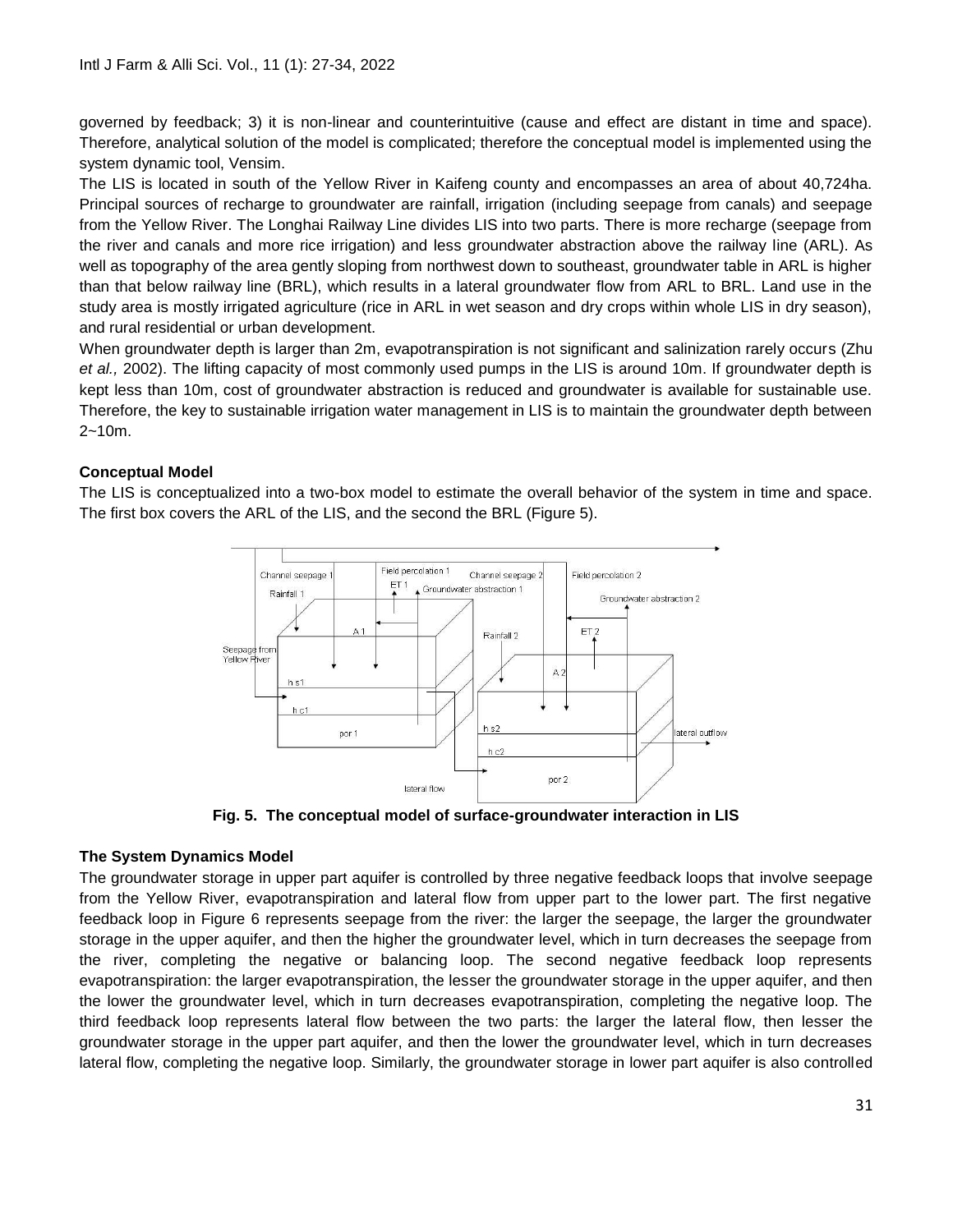by three negative feedback loops representing lateral flow, evapotranspiration and lateral outflow as shown in Figure 6.



**Fig. 6. Causal loop diagram for the dynamic groundwater model**

#### **Validation of Dynamic Model**

The purpose of a system dynamics study is to evaluate policy alternatives in order to improve the system behavior; therefore the main criterion of model validity becomes 'structure' validity, the validity of the set of relations used in the model, as compared with the real processes. The validity of the 'behavior' is also important, but it is different in two ways: first, behavior validity is meaningful only after the structural validity is established ('right behavior for the right reasons' principle); second, a point-by-point match between the model behavior and the real behavior is not as important as it is in forecast modeling. What is more important in system dynamics method is that the model produces the major 'dynamic patterns' of concern (such as exponential growth, collapse, asymptotic growth, S shaped growth, damping or expanding oscillations, etc). Indirect structure testing is a commonly used way of testing validity of the model structure, and the two most powerful and practical indirect structure tests are extremecondition and behavior sensitivity tests (Barlas, 1996; Sterman, 2000). In this section, the application of indirect structure tests to the model is illustrated.



**Fig. 7. System behavior when no irrigation water is diverted from Yellow River**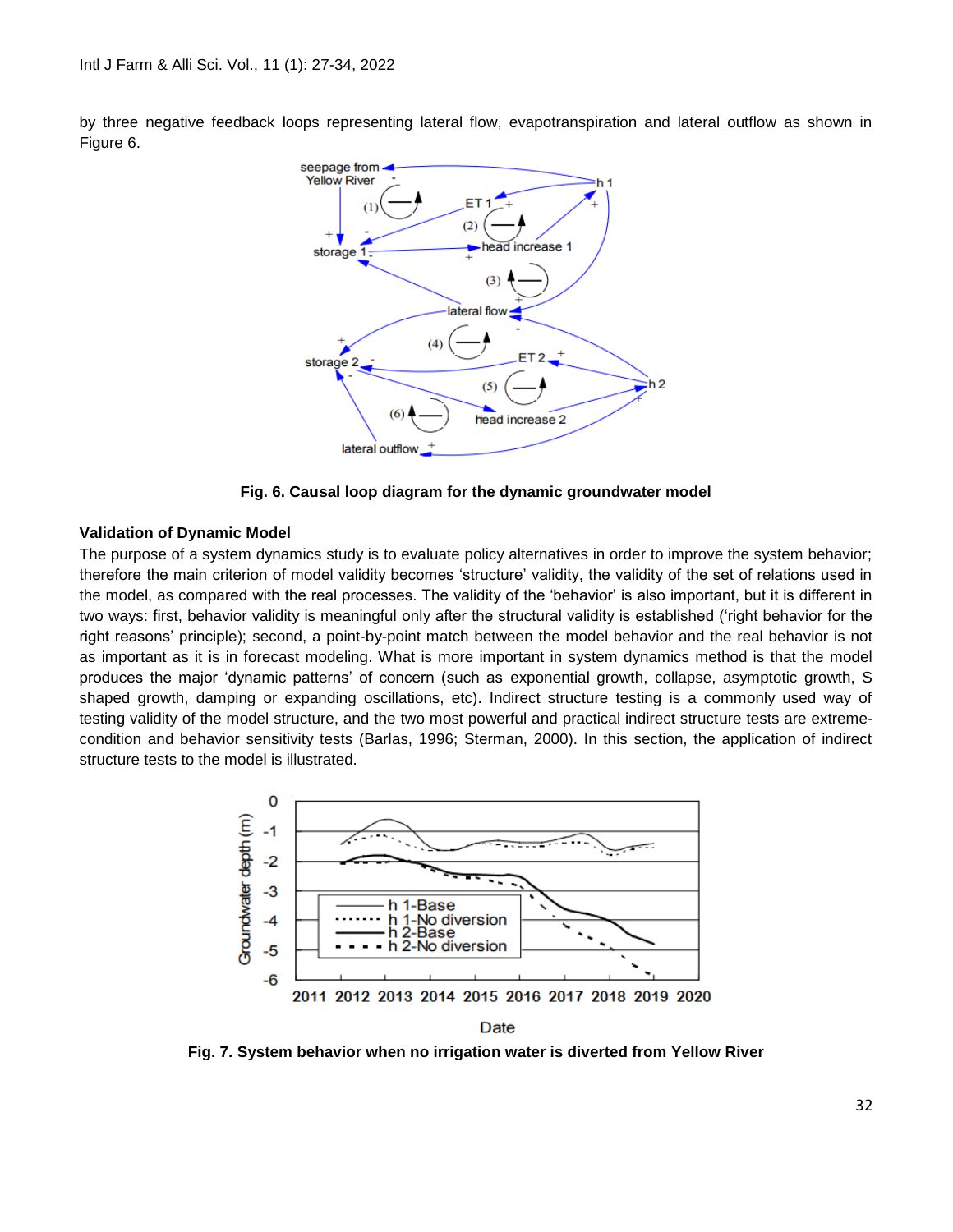Figure 7 illustrates the 'extreme' behavior of the system (h1 is groundwater depth ARL and h2 is groundwater depth BRL) under no irrigation water diversion from the Yellow River scenario. The results of the 'extreme condition' run are compared with those of the base run. The results show that when recharge from diverted water decreases, the discharge simultaneously decreases and seepage from the Yellow River increases, and groundwater depths in upper part become slightly higher. While for the lower part, lateral flow is the main recharge source, and when it decreases, with other variables remaining almost constant; the groundwater depth significantly increases which is consistent with Yang (2017). Similarly the 'extreme' behavior of the system when no groundwater water is abstracted in the lowlands was also found consistent with the observations.

## **Conclusions**

The first case study demonstrates the process of conceptualization of physical interactions among various components of the water balance for aerobic rice system with supplementary irrigation and then implementation using a dynamic system simulation tool. The validation of the dynamic model against field data showed that the application of system dynamics technique proved to be an efficient approach for the simulation of a complex water resource system. The developed framework is also useful to analyze future scenarios for irrigation management of aerobic rice.

In the second case study, a surface-groundwater interaction model of the LIS is developed. The analytical solution of the model is complicated and therefore conceptual model is implemented using Vensim. The structure of the dynamic model was fully validated against real processes. The purpose of this model is not to predict what the groundwater levels will be in each month for the next 20 years. The intention is to reveal under what conditions and policies the groundwater heads would continue to rise or decrease, if and when they reach harmful levels, if and how they can be controlled.

The interaction among various water cycle components consists of complex, non-linear and bidirectional (interdependent) relationships. The case studies presented in this paper support the applicability of system dynamics approach to simulate such complex interactions.

## **REFERENCES**

- 1. AGRAWAL, M.K., Panda S.N., and Panigrahi, B. 2004. Modeling water balance parameters for rainfed Rice, Journal of Irrigation and Drainage Engineering Vol. 130:129-139.
- 2. AHMAD, S., and SIMONOVIC, S.P. 2000. System dynamics modeling of reservoir operations for flood management. Journal of Computing in Civil Engineering, ASCE 14(3):190–198.
- 3. ALLEN, R.G., Pereira, L.S., Raes, D., and Smith, M. 1998. Crop evapotranspiration: Guidelines for computing crop water requirements. FAO Irrigation and DrainagePaper No. 56, United Nations, FAO, Rome, Italy.
- 4. BARLAS, Y. 1996. Formal aspects of model validity and validation in system dynamics. System dynamics review 12:183–210.
- 5. CABALLERO, Y., CHEVALLIER, P., GALLAIIRE, R., and PILLCO, R. 2004. Flow modeling in a high mountain valley equipped with hydropower plants: Rio Zongo Valley, Cordillera Real, Bolivia. Hydrological processes 18:939-957.
- 6. FORRESTER, J.W. 1961. Industrial Dynamics, Cambridge: The MIT Press.
- 7. LUO, Y., KHAN, S., CUI, Y., ZHANG, Z., and ZHU, X. 2006. Sustainable irrigation water management in the lower Yellow River Basin: a system dynamics approach. 101-110 Ian R Willett and Zhanyi Gao Editors. Agricultural Water Management in China. Proceedings of a workshop held in Beijing, China 14 September 2005. Australian Centre for International Agricultural Research (ACIAR) Nomograph No. 123.
- 8. SAYSEL, A.K., and BARLAS, Y. 2001. A dynamic model of salinization on irrigated lands. Ecological modeling. 139:177-199.
- 9. SIMONOVIC, S.P., and FAHMY, H. 1999. A new modeling approach for water resources policy analysis. Water Resources Research, 35: 295–304.
- 10. SIMONOVIC, S.P. 2000. Tools for water management: one view of the future. Water International, 25: 76–88.
- 11. STERMAN, J.D. 2000. Business dynamics: Systems thinking and modeling for a complex world. NY: McGraw-Hill.
- 12. VENTANA Systems, Inc. 2004. Vensim 5 User's Guide, Ventana Systems, Harvard, MA, USA.
- 13. XU, Z.X., TAKEUCHI, K., ISHIDAIRA, H., and ZHANG, X.W. 2002. Sustainability analysis for Yellow River water resources using the system dynamics approach. Water Resources Mangement 16:239-261.